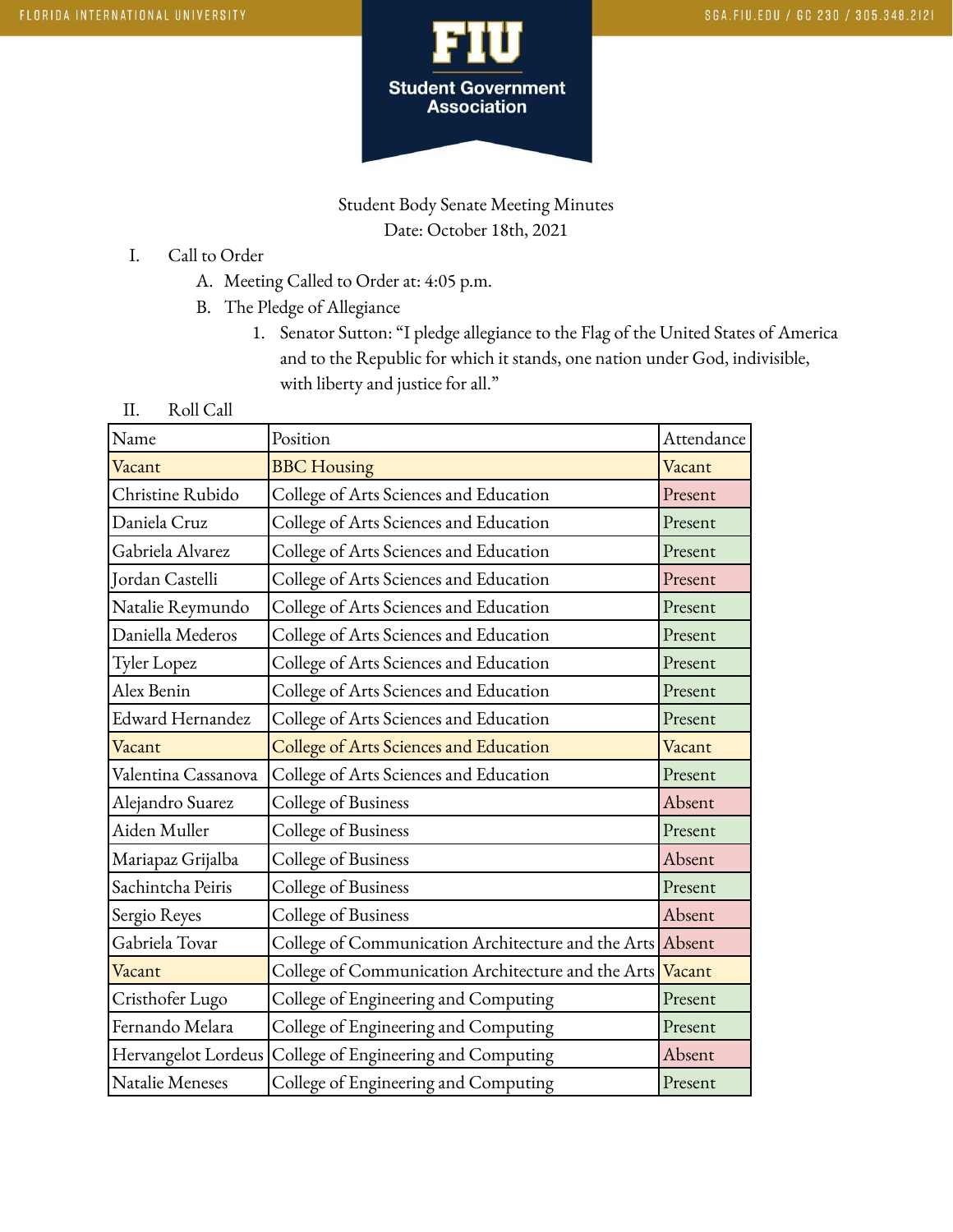| Celesse Temes                       | College of Hospitality and Tourism Management | Present |
|-------------------------------------|-----------------------------------------------|---------|
| Vacant                              | College of Law                                | Vacant  |
| Manuela Jaramillo                   | College of Medicine                           | Absent  |
| Joshua Lovo-Morales                 | College of Nursing and Health Sciences        | Present |
| Tyra Moss                           | College of Public Health and Social Work      | Absent  |
| Joshua Mandall                      | Graduate School                               | Present |
| Vacant                              | <b>Graduate School</b>                        | Vacant  |
| Vacant                              | <b>Graduate School</b>                        | Vacant  |
| Vacant                              | <b>Graduate School</b>                        | Vacant  |
| Vacant                              | <b>Graduate School</b>                        | Vacant  |
| Jean Rodriguez                      | Honors College                                | Present |
| Vacant                              | <b>Lower Division BBC</b>                     | Vacant  |
| Zoilo Batista                       | <b>Lower Division MMC</b>                     | Present |
| Jacob Bharat                        | <b>MMC</b> Housing                            | Present |
| Sebastian Aviles                    | <b>MMC</b> Housing                            | Present |
| Taylor Sokolosky                    | <b>MMC</b> Housing                            | Present |
| Vacant                              | <b>Online Student</b>                         | Vacant  |
| Alexander Sutton                    | School of International and Public Affairs    | Present |
| David Luis                          | School of International and Public Affairs    | Present |
| Sadie Testa-Secca--                 | School of International and Public Affairs    | Absent  |
| Vacant                              | <b>Upper Division BBC</b>                     | Vacant  |
| Vacant                              | <b>Upper Division BBC</b>                     | Vacant  |
| Rodrigo Alea                        | <b>Upper Division MMC</b>                     | Present |
| Nicholas Pastrana                   | <b>Upper Division MMC</b>                     | Present |
| TOTAL NUMBER OF SENATORS PRESENT    |                                               | 27      |
| TOTAL NUMBER OF SENATORS ABSENT     |                                               | 8       |
| TOTAL NUMBER OF SENATE SEATS VACANT |                                               |         |
| Quorum Established                  |                                               |         |

- III. Approval of Minutes from Last Meeting
	- A. Senator luis moves to approve minutes from 10/11/2021. Senator sutton seconds. Motion passes.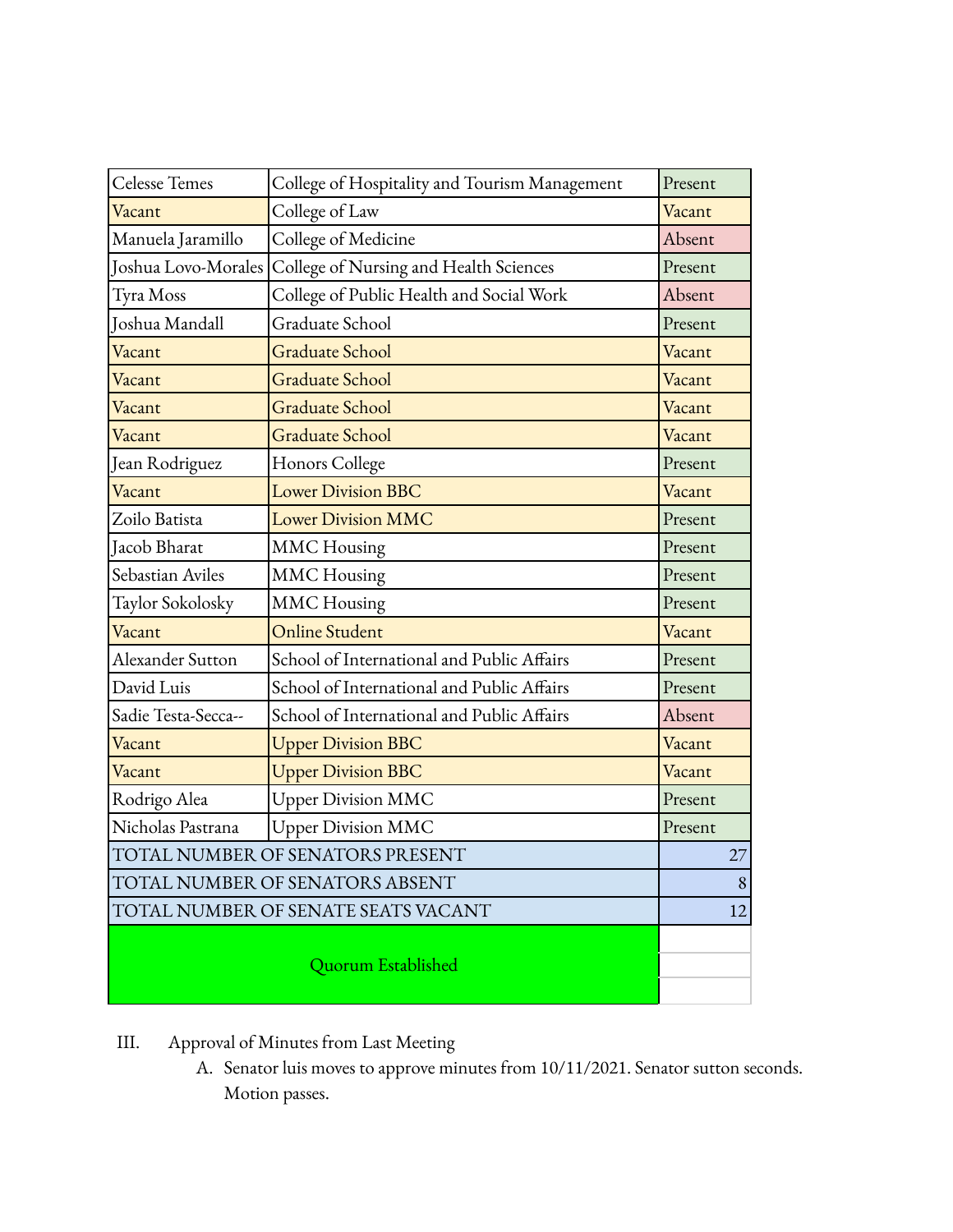- IV. Adoption of the Agenda
	- A. Senator Sutton moves to adopt todays agenda 10/18/2021, senator Luis seconds. Motion passes
- V. Invited Speakers
	- A. Sofia Trelles from the Ombudsman Office
- VI. Committee Reports
	- A. Appropriations Committee
		- 1. Appropriations are going underway, legislation is being sent to comptroller and we will await his advice on further action.
		- 2. Looking into possible infractions of A&S code before we bring legislation up to the senate
		- 3. Meetings will now be bi-weekly
	- B. Graduate and Professional Student Committee
		- 1. Meeting will be this week
		- 2. GradSkeller event preparations are underway as well as GSAW
		- 3. Since these are large projects, we will begin with finding vendors for the events
	- C. University Sustainability and Innovation Committee
		- 1. Meeting will be on Thursday at 3:30pm
	- D. Health and Well-Being Committee
		- 1. Next meeting will be this week on friday
	- E. Student Life and Academic Concerns Committee
		- 1. Met last week to brainstorm different on campus activities and we will continue this disussion next meeting
	- F. Committee on Rules and Administration
		- 1. Meeting this week and looking to speak to everyone on a better meeting time

## VII. Executive Board Reports

- A. Student Body President
	- 1. Finished up with FSA in Tallahassee
- B. Senate President
	- 1. Working on updates for legislation sponsors and signees.
	- 2. Meeting with cabinet to do senate and cabinet November 15<sup>th</sup> instead of senate
	- 3. Fill out vote boxes in committee, once it is done send it back to senate leadership (myself, senate pro temp, and floor leader)
	- 4. Any issues with committee times please reach out to me and we will rectify it
	- 5. Starting in the next few weeks we will have committee worktime during senate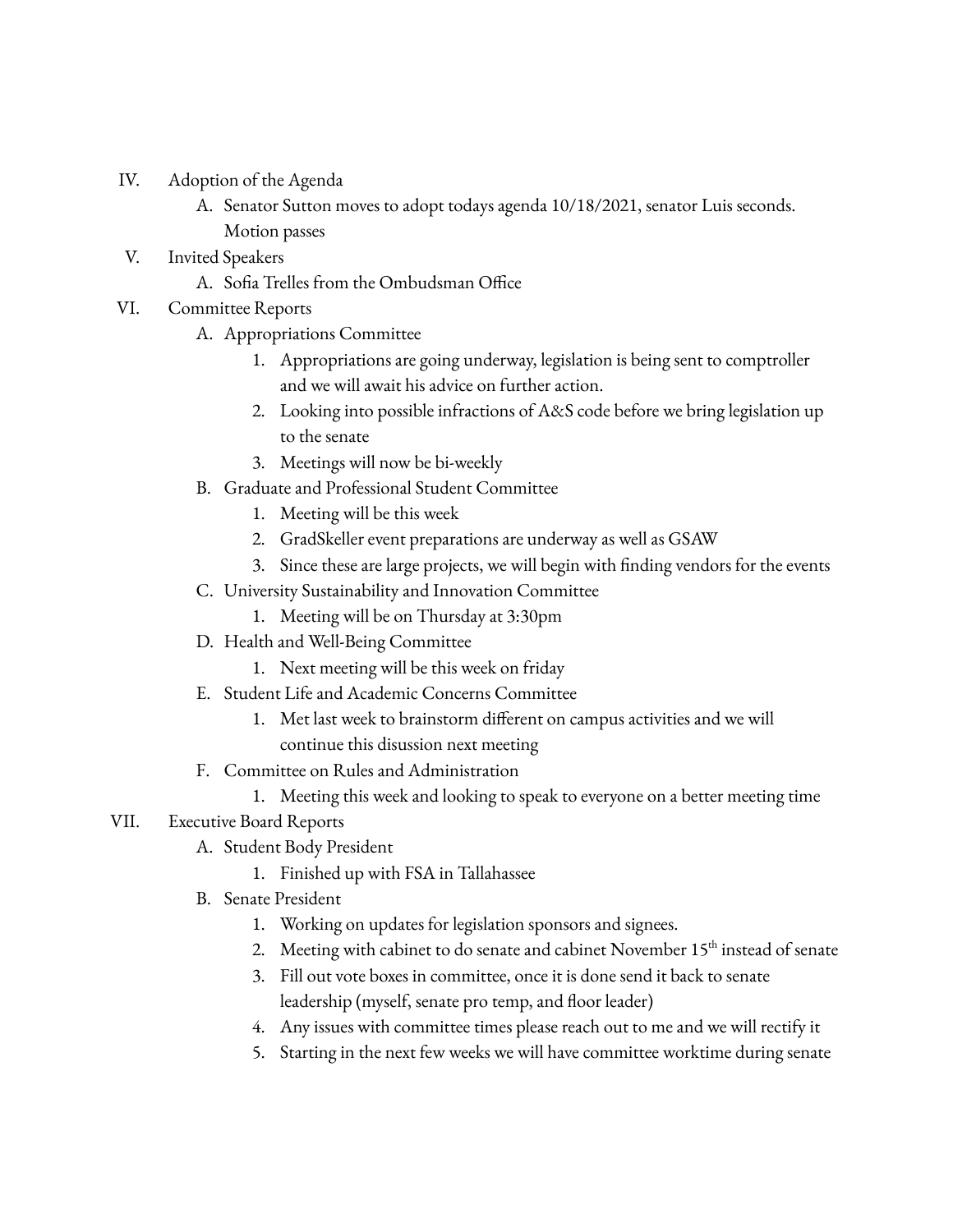- 6. Many people have excessive absences. Within the next few weeks we will begin to getting contact with people who are not coming to senate or not posting committee meeting minutes
- C. Senate President Pro-Tempore
- D. Senate Floor Leader
	- 1. Recently the senate president has been receiving faulty legislation, there are processes that make it easy to file legislation. While it may seem tedious those steps are there for a reason. It is very important that we take these steps seriously to maintain professionalism.
- E. Student Body Vice President
	- 1. This week is the "pop in" event at the SGA office from 1pm-3pm
	- 2. Next week will be continuation of women empowerment series
- F. Comptroller
- G. Executive Administrator
- H. Governor of the Biscayne Bay Campus
- I. Chief of Staff
- J. Chief Justice
- VIII. Vetoed Legislation
	- A.
	- IX. Unfinished Business
		- A. S.R. 02 007 *G.S.A.W. Act*
			- 1. Senator sutton moves to vote by unaminous consent, senator Batista seconds. Motion does NOT pass
			- 2. Senate president pastrana moves to enter 5 minute discussion, floor leader lugo seconds. Motion passes
			- 3. Senator sutton moves to enter voting, senatot bharat seconds. Motion passes

| Name             | Position                                                  | Attendance |                                          |
|------------------|-----------------------------------------------------------|------------|------------------------------------------|
| Vacant           | <b>BBC</b> Housing                                        | Vacant     |                                          |
|                  | Christine Rubido   College of Arts Sciences and Education | Present    | abstain, was not clear on<br>proceedings |
| Daniela Cruz     | College of Arts Sciences and Education                    | Present    | In                                       |
| Gabriela Alvarez | College of Arts Sciences and Education                    | Present    | In                                       |
| Jordan Castelli  | College of Arts Sciences and Education                    | Present    |                                          |
| Natalie          |                                                           |            |                                          |
| Reymundo         | College of Arts Sciences and Education                    | Present    |                                          |
|                  | Daniella Mederos   College of Arts Sciences and Education | Present    | In                                       |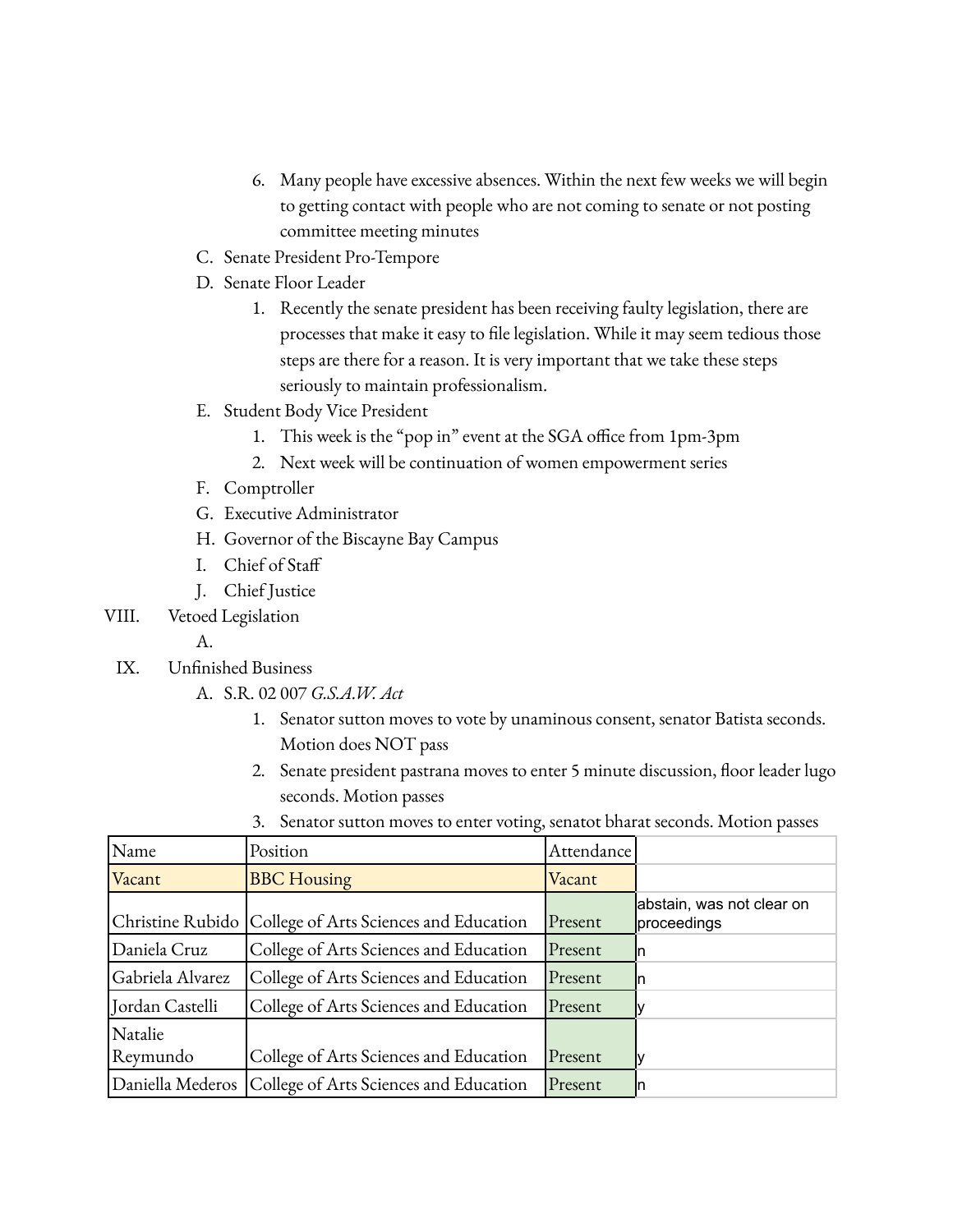| <b>Tyler Lopez</b>   | College of Arts Sciences and Education | Present | In  |
|----------------------|----------------------------------------|---------|-----|
| Alex Benin           | College of Arts Sciences and Education | Present | In  |
| Edward               |                                        |         |     |
| Hernandez            | College of Arts Sciences and Education | Absent  |     |
| Vacant               | College of Arts Sciences and Education | Vacant  |     |
| Valentina            |                                        |         |     |
| Cassanova            | College of Arts Sciences and Education | Present | In  |
| Alejandro Suarez     | College of Business                    | Absent  |     |
| Aiden Muller         | College of Business                    | Present | In  |
| Mariapaz Grijalba    | College of Business                    | Absent  |     |
| Sachintcha Peiris    | College of Business                    | Present | In  |
| Sergio Reyes         | College of Business                    | Absent  |     |
|                      | College of Communication Architecture  |         |     |
| Gabriela Tovar       | and the Arts                           | Absent  |     |
|                      | College of Communication Architecture  |         |     |
| Vacant               | and the Arts                           | Vacant  |     |
| Cristhofer Lugo      | College of Engineering and Computing   | Present | ln. |
| Fernando Melara      | College of Engineering and Computing   | Present | lу  |
| Hervangelot          |                                        |         |     |
| Lordeus              | College of Engineering and Computing   | Absent  |     |
| Natalie Meneses      | College of Engineering and Computing   | Present | In  |
|                      | College of Hospitality and Tourism     |         |     |
| <b>Celesse Temes</b> | Management                             | Present | In  |
| Vacant               | College of Law                         | Vacant  |     |
| Manuela              |                                        |         |     |
| Jaramillo            | College of Medicine                    | Absent  |     |
| Joshua               |                                        |         |     |
| Lovo-Morales         | College of Nursing and Health Sciences | Present | IУ  |
|                      | College of Public Health and Social    |         |     |
| Tyra Moss            | Work                                   | Absent  |     |
| Joshua Mandall       | Graduate School                        | Present | lУ  |
| Vacant               | <b>Graduate School</b>                 | Vacant  |     |
| Vacant               | Graduate School                        | Vacant  |     |
| Vacant               | <b>Graduate School</b>                 | Vacant  |     |
| Vacant               | Graduate School                        | Vacant  |     |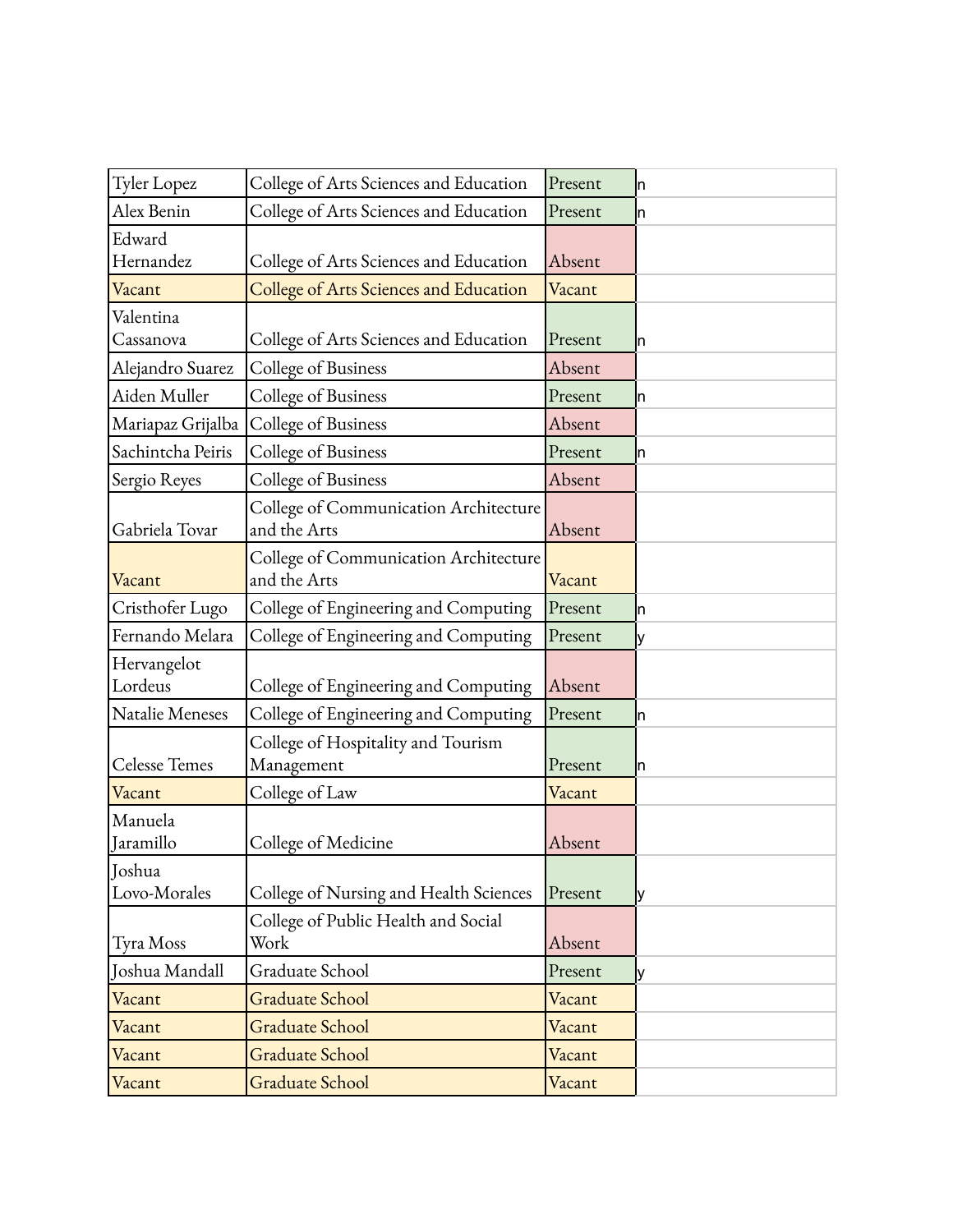| Jean Rodriguez                         | Honors College                                | Present | In |
|----------------------------------------|-----------------------------------------------|---------|----|
| Vacant                                 | <b>Lower Division BBC</b>                     | Vacant  |    |
| Zoilo Batista                          | <b>Lower Division MMC</b>                     | Present | In |
| Jacob Bharat                           | <b>MMC</b> Housing                            | Present | ly |
| Sebastian Aviles                       | <b>MMC</b> Housing                            | Present | In |
| Taylor Sokolosky                       | <b>MMC</b> Housing                            | Present | n. |
| Vacant                                 | <b>Online Student</b>                         | Vacant  |    |
| Alexander Sutton                       | School of International and Public<br>Affairs | Present | IУ |
| David Luis                             | School of International and Public<br>Affairs | Present | lу |
| Sadie<br>Testa-Secca--                 | School of International and Public<br>Affairs | Absent  |    |
| Vacant                                 | <b>Upper Division BBC</b>                     | Vacant  |    |
| Vacant                                 | <b>Upper Division BBC</b>                     | Vacant  |    |
| Rodrigo Alea                           | <b>Upper Division MMC</b>                     | Present | l٧ |
| Nicholas Pastrana   Upper Division MMC |                                               | Present | In |
| TOTAL NUMBER OF SENATORS PRESENT       |                                               | 26      |    |
| TOTAL NUMBER OF SENATORS ABSENT        |                                               | 9       |    |
| TOTAL NUMBER OF SENATE SEATS VACANT    |                                               | 12      |    |
| Quorum Established                     |                                               |         |    |

With a vote of 12-1-15 resolution does NOT pass

X. New Business

A.

- XI. Public Forum
- XII. Announcements
	- A. Senator Luis: Thursday at 1pm there was a protest for petitioner intimidation
		- 1. Meet your dean event was a success
	- B. Senator sutton: myself and senator luis will be having a meeting with CASE dean and if anything wants to be discussed please reach out to me.
- XIII. Advisor Reports

A.